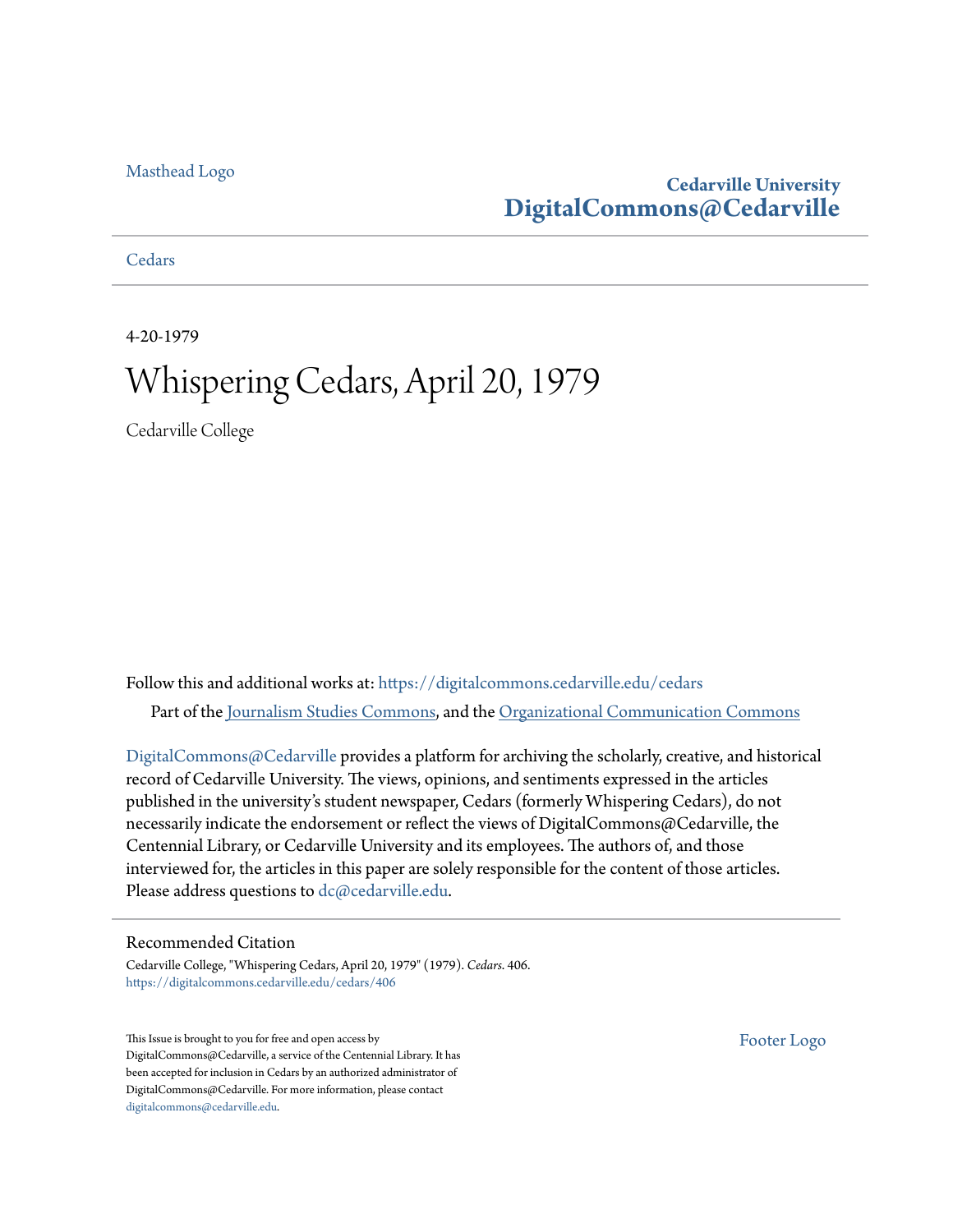

| Vol.            | 47, No. | 4 |                                            |
|-----------------|---------|---|--------------------------------------------|
| Friday          |         |   |                                            |
| <b>April 20</b> |         |   | <i><u><b>Cedarville</b></u></i><br>College |

Johnson and Bakerto perform

Suzanne Johnson and David Baker will present a sacred vocal concert in the James T. Jeremiah Chapel.

Around the country she has been privileged to sing in hundreds of churches, Christian conventions, banquets, and Bible conferences. Her concerts combine sacred classics, hymns, gospel songs, and folk melodies. and folk melodies.

Suzanne Johnson, a lyric soprano from Wilmette, Illinois, is one of the most admired and beloved artists in sacred music. Her concerts radiate her deep Christian faith. Every song, she has said, "has a message." For her, it is to sing about her Lord.

Suzanne Johnson was a "summa cwn laude" graduate of Augustana College, and received her Morthwestern University. Fur-<br>ther study has been at the American Conservatory of Music in Chicago and at Boris Goldovsky's<br>Oglebay Opera Institute.

In 1959 she represented the state of Illinois in the Miss America Pageant, where she was chosen as one of the 10 finalists and won the talent award for her singing. Her professional career began in 1959 as a soloist with the Fred Waring "Pennsylvanians" on a coast to coast tour of the United States. One highlight of this tour was a command performance at the White House for President Eisenhower. Since then she has appeared as soloist with many oratorio societies, symphonies and at many colleges and universities.

As soloist with the Swedish Choral.Club·of Chicago, Suzanne Johnson toured Sweden and more recently returned to Sweden as concert soloist with the Covenanter's Male Chorus of Minneapolis. Her opera debut was in 1971 in the role of Frasquita in "Carmen" at the Cincinnati Summer Opera.

For several years she has been<br>the guest soloist for the city-wide<br>crusades of evangelists Bill Glass<br>and Dr. Ford Philpot. In 1968 she<br>sang for Dr. Philpot's crusade in<br>Kinshasa, Congo, and in 1969 in<br>Jerusalem, Israel. D she accompanied Dr. Oswald Hoffman, speaker of the Luth eran Hour radio broadcast, on<br>tours of American military bases and ships in Vietnam and Korea.<br>In 1974, she was guest soloist for<br>the Billy Graham Crusade in St.<br>Louis, which was internationally<br>televised.

At home, Suzanne Johnson is the wife of Dick Peterson of Chicago,<br>and is-the mother of three sons. David Baker, a baritone, is a<br>graduate of Seattle Pacific University and the College-Con-<br>servatory of Music at the University of Cincinnati. He has also studied in Graz, Austria, with the American Institute of Musical Studies.

A diversified artist, his profes-<br>sional career has included<br>operatic roles, appearances in<br>musicals and concert tours. A<br>few of the operas in which he has<br>sung are Mozart's Marriage of Figaro, Verdi's Falstaff, and

those found in the Sud-Ost Tagespost of Graz, Austria, where Mr. Baker's voice is described as possessing an "un usually beautiful timbre. The voluminous voice flattered the ear, and was completelyconvincing in expression and substance

Construction on the new women's dormitory near the athletic field is proceeding on schedule. At present, over 40 percent of the work has already been completed. Mr. St. Clair

currently working on obtaining<br>the new furnishings for the rooms. He is looking for larger and more durable desks and sturdier mattresses. The rooms will have carpeting and snap-on draperies. Another added feature will be the individually controlled thermostats with electric heat. One long awaited improvement that will be forthcoming is a walkway behind Maddox Hall. Maddox Hall all the way over to the new women's dorm; it will also include College Hill Dorms. An added extra for both of the new women's and new men's dorms will be the addition of asphalted parking areas for the resident students' usage. All these projects will be completed this summer. This should make all of the students happy, because this summer. This should make it means there won't be any more inuddy shoes.



Contrary to the rumors that have been circulated, this will be a women's dorm and will house 72 women. Similar to the College Hill Dorm, there will be nine units on the second fl09r and five units on the first floor. Also, on the ground floor, there will be an apartment for the resident advisor, a recreation room, a television lounge, and a laundry room. On the west end of the wing, there is also an equipment room.

Mr. Beikert, the purchasing agent for Cedarville College, is

Menotti's The Old Maid and the Thief. 'A dozen musicals, such as Fiddler On The Roof, 1776 and<br>Oklahoma are also part of his Oklahoma are also part of his repertoire. As Artist in Residence at Asbury Theological Seminary in Wilmore, Kentucky, for the Baker was able to sing and share his Christian faith with hundreds<br>of persons in concerts at colleges. conferences, crusades, and on television.

 A frequent soloist with the Cincinnati Symphony Orchestra, David Baker has been privileged to sing under such famous conductors as Robert Shaw, in Handel's Messiah; Erich Kunzel, in Beethoven's Choral Fantasy; Carmen DeLeon, in Man of La Mancha; and Thomas Schippers, in Puccini's La Boheme. Twenty-<br>five oratorio roles by Bach, Brahms, Handel, Mendelssohn, and nwnerous others all represent the professional activities in which he has been involved.

In reference to his vocal ability,<br>The Cincinnati Enquirer states<br>that "the most appealing aspects that "the most appealing aspects<br>of his voice are his capacity for<br>hushed colors, for dramatic tension, and, above all, for an expressive sincerity."<br>These words are reinforced by

. . . This voice undoubtedly has a future."



DAVID BAKER, WHO HAS travelled extensively presenting sacred and classical concerts throughout the United States and Europe, will be featured in concert tomorrow evening. Admission will be free to the college family.



## Progress continues

says that if progress continues as it has been, the residence hall will be ready for occupancy by September 1, 1979.

Film

A film entitled: "The Life of Martin Luther" will be shown at 7:30, April 20, in the James

CONSTRUCTION OF A NEW women's dorm is underway. The facility will be ready for occupancy by the fall quarter of 1979.

T. Jeremiah Chapel.\_ The film will be sponsored by the Student Senate of Cedarville College.

#### *Sports*

The men's tennis team will have a match Monday, April 23, when they take on the team from Wilmington at 3:00. Our girls softball team will rival the girls from Ohio Wesleyan University. The game will begin at 4: 00 on April 24. The second game will commence at 3:00 on the 30th against Sinclair in a doubleheader.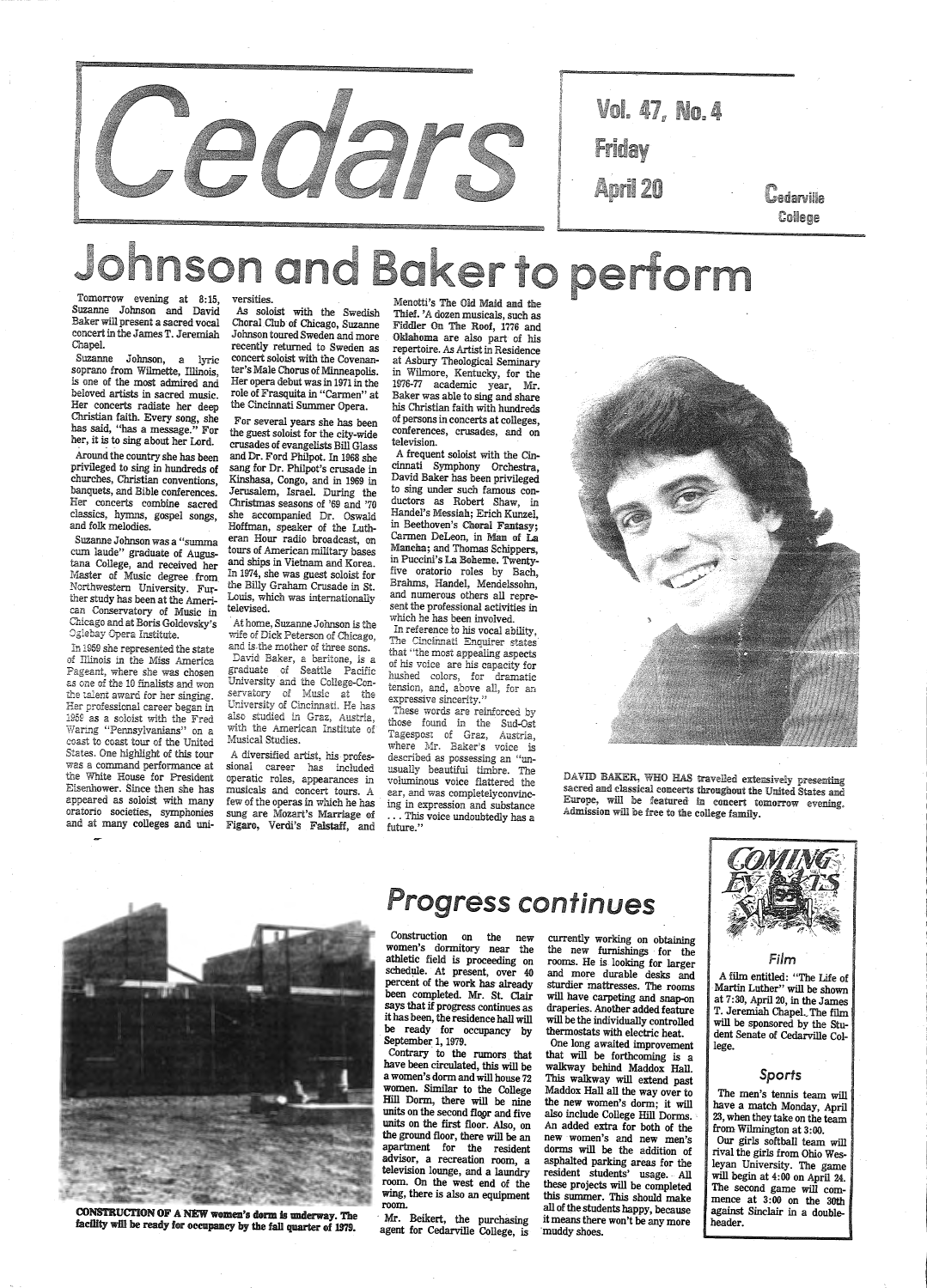### G'll  $\frac{8}{3}$  Is it smart to be Politically Ignorant?

#### DWIGHT R. LEE

Copyright: Public Research, Syndicated, 1979

(Dr. Lee is Professor of Economics at the University of Colorado and visiting professor at Virginia Polytechnic Institute and State University.)

If asked to name the two U.S. Senators from your state and tell how they voted on at least two pieces of legislation in the last congress, could you do it? If so you are, according to surveys, unusually well informed politically. If not you are probably expecting to be criticized for contributing to the widespread political apathy we have heard so much about.

Your motivation to be a careful shopper for a used car probably contrasts · sharply with your interest in, and knowledge of, the decisions affecting your local school system. If you own property and have children, these decisions surely take more of your money and exert a bigger . impact on the well-being of your family than a decision on a used car. But if you are like most, you will be more knowledgeable in your used care selection than in the choice of a school board member. Most of you effectively <sup>g</sup>ive your neighbor your property tax dollars and hope they make <sup>a</sup>

Despite the fact that we have been told since we were children that our individual vote is important, and most of us ritually repeat this as if we believed it, few of us actually do. Most of us are fully aware of the simple probability that our vote is not likely to affect a political decision, and therefore see little to be gained by spending a lot of time and effort becoming well informed on the issues and candidates. For most peopfe it is simply smart to be ignorant when it comes to politics.

Cedars is the student newspaper of Cedarville College and is pu lishecl bi-monthly, September through May. The editorial policy of Cedars is determined by editorial board. All unsigned edi torials are the official expressi and responsibility of this board; they do not necessarily represe the views of the Cedarville Coll student. body, faculty or administration. Managing Editor . Janice Zachary News Editor ........ Becky Jones Feature Editor ..... Allen Webber Sports Editor .... Fred Greetham Staff Writers .... Sheri, Levin, Michelle Randall, Elaine Swartwood, Keith Wharton Layout ....... Janice Zachary and Allen Webber Business and Sales Manager .... Jim Leightenheimer Photographer ....... Lee Randall Advisor ......... J. Wesley Baker

Perhaps you will be, but if you have a good eye for praise there is actually a bit of a compliment here for the politically apathetic. It is unfortunately true that those who choose to remain politically uninformed are often behaving quite rationally. The reason for this is no real mystery. Exercising your power of choice in the political arena is unlikely to have any impact on the eventual outcome.

> <sup>A</sup>medium of exchange. The paradox is that if you live just to get it-you TI die without value. We know of nearly 20,000 places where your skills might be used in Christ's service. Many times long hours, hard work and little money-but

It is worth noticing how different the situation is when it comes to the choices we face in the market <sup>p</sup>lace. When you go to the supermarket, the used car lot, or the department store there is a rather obvious connection between the decisions you make and the outcomes you live with. Because of this it makes sense to find out about the products being considered and to shop carefully. If you want a used car, for example, you are not likely to give a neighbor \$1000 and ask him to go pick one out for you. You are going to shop around and kick some tires for yourself.

### **Cedars**

good decision on the schools. Why do you behave this way? Not because you are irrational, or calloused toward the welfare of your family. In fact behaving this way is usually quite rational if you have the best interests of your family in mind. You will generally do more for yout family by devoting time informing yourself on those options where your decision has an impact than in acquiring knowledge about choices which will be little influenced by your input.

Intercristo Entercristo<br>Box 9323, Seattle, WA 98109<br>(800) 426-0507 Toll Free<br>In Canada, Box 129<br>Winnipeg, MAN R3C 2Gl





Possibly this is all a bit consoling to those of you who have felt occasional pangs of guilt about your political inertia. But this is really not intended as <sup>a</sup> pat on the back for the politically .ignorant. For what it is worth, I do not approve of this situation. If more people were informed and politically active, they would surely be more in agreement with me and more of the policies I favor would be enacted. And this is not meant to be completely facetious. Are not we all better off when political decisions are guided by an informed public?

But it has to be recognized, our sincere wishes notwithstanding, that people will rarely be as concerned with their political choices as their market choices. Having recognized this it becomes rather obvious that decision making will be less responsive to those paying the bill when it occurs within the government than when it takes place in private markets. It is

money

the payoff is big in eternity! To investigate what you might do with your skills and experience start by writing or calling.

this which explains the waste and inefficiencies that are the constant companions of government programs.

When those who pay have the control over whether or not to buy, and from whom to buy, remaining in business requires quick and efficient responses. Remove this control by transferring the supply decisions from the private sector to government and the pressure to be efficient will quickly eyaporate. ate.

As long as the mail service for example, is solely provided by the government, no matter how many Presidential commissions conduct blue ribbon studies of the situation, or how many times the Postal Service is reorganized, it will remain inefficient. And what is true of the Postal Service is no less true of Amtrak, Medi-Care or urban-renewal.

The response this situation calls for is conspicuously clear. We need to resist stoutly the constant pressures for government either to take over or heavily regulate activities which can be performed in the private sector. But despite the obviousness of the appropriate response, we find ourselves with a very difficult problem. It is the political apathy that makes it so inadvisable to transfer activities from the private to the public sector which explains why we have been moving increasingly in that direction. There is always a special interest group which will benefit if the government takes over or regulates some activity. The bureaucrats whose power and income will be augmented by the expanded government role make up one such interest group.



In the case of regulation, it is often the industry to be regulated that makes up another such group, since regulation commonly protects existing firms against competition (witness the opposition of the airline and trucking industries to attempts at deregulation). The losers in all this are those paying the bill and who make up the general public. but with the general public being politically apathetic the political process responds to the special interests and ignores the larger interest.

It has to be concluded that while it may be individually rational to be politically apathetic, it is collectively irresponsible, and

those who are politically uninvolved deserve anything but a pat on the back. A boot a bit lower down would be more appropriate. The benefits from living in a free<br>and prosperous society carry with them certain obligations which do not find their justification in the calculus of individual self interest. One of these obligations is to promote and protect the larger community interest against the constant threat of special interest politics by being politically informed and active. There may be reasons for doubting that we will be entirely successful, but none what-so-ever for not making the effort.

# <sup>Z</sup>Rock symbol of school spirit

On a bright Saturday morning in October, 1978, a truck drove onto campus, parked at a designated point between the Gym Student Center and the Science Building, and deposited a rather expansive specimen of Cedarville Limestone. The CZ Rock had become a reality.

Contrary to speculation, the Rock is not the cornerstone for the new Gymnasium Complex, nor is it a remnant from excavation for the new dorms. Its

purpose, according to Mr. Dick Walker, is to provide for individuals and groups a means of expressing school or organizational spirit. Since October, students making regular pilgrimages to the Science Center have seen the marks of CZ, PI Sig, Mike and B.V. Currently, the name Israel and several signs of David adorn the stone.

The Cedarville "spirit rock" originated deep within the quarries of the CZ organization in a brainstorming session. The

American Aggregates Corporation generiously volunteered to donate and deliver the rock. Similar displays of spirit may be found at Wright State, Ohio State, and other university campuses. Although obviously too large to be hidden in a dormitory by rival contingents, the actual weight of the rock is a well hidden secret. Those curious as to the whereabouts of CZ are encouraged to be alert. They will be making an appearance in the near future.



CZ'S ROCK LIES BETWEEN the Gym and Science Center where it exemplifies school spirit.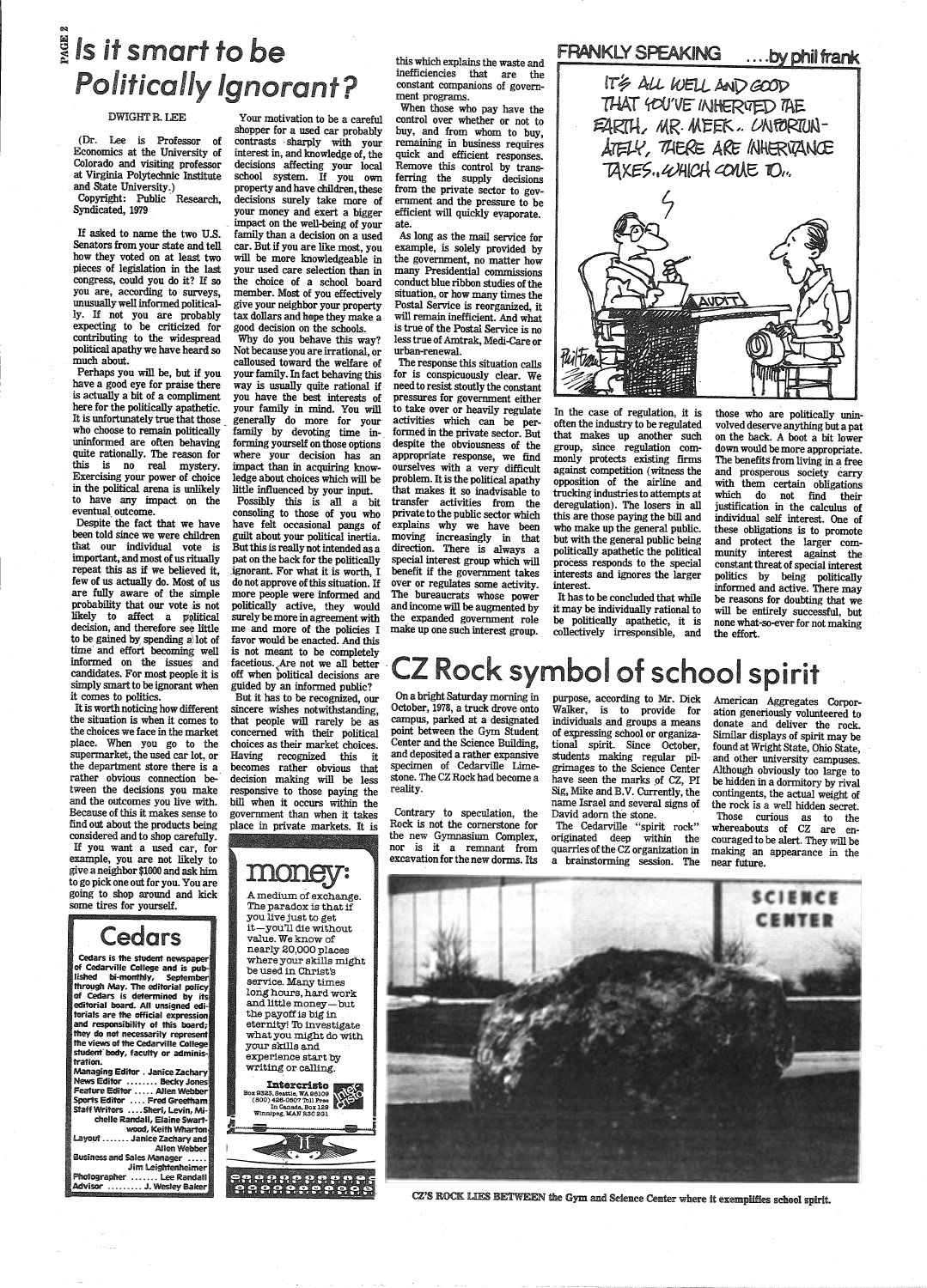## Gothard to present seminar

Bill Gothard began his ministry as a youth director in a local .church. During his first ten years in this ministry, he realized that there were some basic problems that were continually appearing. These problems were of utmost importance to him. The next five years saw Bill Gothard "come to life." Gothard said that because of the insights he had gained, the Lord was able to use him in all sections of society from the sophisticated suburban church to the inner-city gang.

By 1964, Bill Gothard had fifteen churches depending on him for leadership in their youth groups. He realized that he was unable to carry the load alone, so he enlisted the aid of fifteen youth workers. Word spread quickly throughout the nation, and today there are fifty-four seminar locations spread throughout the nation from border to border and coast to coast.

Why do so many Americans attend the Bill Gothard Seminars? His seminars are well-attended because they give practical answers to everyday· questions; they get down to "where you live." The Institute in Basic Youth Conflicts was originated because of many unanswered questions such as: "Why do so many teenagers turn. their backs on God?," "How can we achieve lasting solutions to the problems which youth face today?," "How can youth be motivated to desire and seek true wisdom?." Because of these unanswered questions, Bill Gothard, with the aid of many youth leaders, formed the institute.

The United Electrical Radio and vote of 112 to 39. However, pro-Machine Workers Local 764 duction will not start until the company calls the employees back to work. duction will not start until the back to work.



The institute contains six different seminars, one of which is the Basic Seminar. Some of the areas covered by the Basic Seminar are: overcoming problems, building genuine friendships, discovering God's plan in life, and walking in the power of God's Spirit, each of which are vital parts of the Christian's daily walk.

Each different seminar has its own set of goals or objectives, the goal of the Basic Seminar is "to change attitudes by a new frame

of reference." Since our natural inclinations are diametrically opposed to God's principles, it is imperative that "we rearrange our thoughts and decisions within .His frame of reference." In short, we need to see things the way God sees them.

 Because the administration at Cedarville College realizes how profitable the Bill Gothard seminars can be, they will be providing transportation to and from Dayton for each meeting. Many of the Cedarville College students will be attending the Dayton seminar this year. Between Grace Baptist Church of Cedarville, Ohio, and Cedarville College, nearly 200 people will participate in the Basic Youth Conflicts Seminar.

The only restriction concerning the seminar is in reference to the age qualification. The minimum age for attending a seminar is 15, but a 13- or 14-year-old may be admitted providing written request and approval have been secured, and the parent is willing to accompany the student in his attendance of the seminar.

> The department has reserved sixty tickets for the performances and room for sixty people· at the Victorian Inn. Leaving Cedarville late Thursday afternoon, October 25, the group stays overnight in Windsor, Canada, just across the river<sup>\*</sup> from Detroit. They then continue to Stratford Friday morning.

## Local *strikers* return *to work*

Part II and Othello. Sunday they will see Love's Labors Lost before leaving for home at 5:00, arriving in Cedarville early Monday morning.

settled on a contract last Friday after having been on strike since April 1, 1979. They picketed the American Building Co., 5011 Waynesville Rd. in Jamestown, just south of Cedarville. Before the expiration of the contract the Union members voted 84 to 83 to accept the offer and continue working. A recount of the votes was demanded and the result changed to 84 to 83 to reject the agreement and the Union members went out on strike at midnite March 30, 1979.

There were three main issues that the Union was demanding. In the contract offer the management proposed a 20 cent per year cost of living increase, but the Union held fast for a cost of living increase that rises in accordance with inflation. A dental program was included in the demand by the United Electrical Radio and Machine Workers. In addition, a wage increase was desired. A 6 per cent increase a year was offered by the company, but was rejected by Local 764 as they were pressing for a larger increase.

Last week the Union called in a Federal Mediator to arbitrate. Management told the Union that their first offer was the final one and no compromising would take place. The company could well afford that position since they could divert all work to nonunion plants in Nevada, Iowa, and Alabama where they have broken the Union before. The Federal Mediator recommended that the Union accept the company's offer and return to work. Friday noon the union members voted to accept the same contract with a

THESE TRUCKS REMAINED empty while strikers were off the job. The strikers voted to return to work on Friday, production will resume when the companied re-call their employees.





"CATALOG OF UNIQUE, NOSTALGIC, AND SPECIALTY ITEMS - many Collector Items with good investment possibilities. Items include: coins, stamps, antiques, artwork, comic books, old records, old magazines, old photos, books, buttons, and many others. Send 50c [ deductible with first order] to: Frank Louis, P.O. Box 548, Allwood Station, Clifton, New Jersey 07012."

SUZANNE JOHNSON, A FORMER Miss America Pageant finalist, will present a sacred vocal concert tomorrow evening. She is a lyric soprano from Wilmette, Illinois. Her concerts range from sacred classics to folk melodies. [See page 1 for story]

## Emigre's to Stratford

The English department of Cedarville College will again be taking interested students to Stratford, Ontario, Canada to see five professional dramas next October.

The group will see the first performance, Henry IV: Part I, at the matinee Friday afternoon, then in the evening King Lear. Saturday they will see Henry IV:

The cost for this excursion will be approximately \$69 per person. This will include transportation, tickets for each of the performances, and the motel



**EAGE** 

The casts of the famous plays consist of great artists from around the world. These performers come to Stratford for the festival each year. At the peak of the season, the company may employ as many as five hundred people. Many of these are permanent cast, but there are some extras. This company operates three theatres.



### custom spectacles

<u> NECESSIOSES ESESES ESESES ESESES ESESES ESESES ESESES ESESES ESESES ESESES ESESES ESESES ESESES ESESESES ESESE</u>